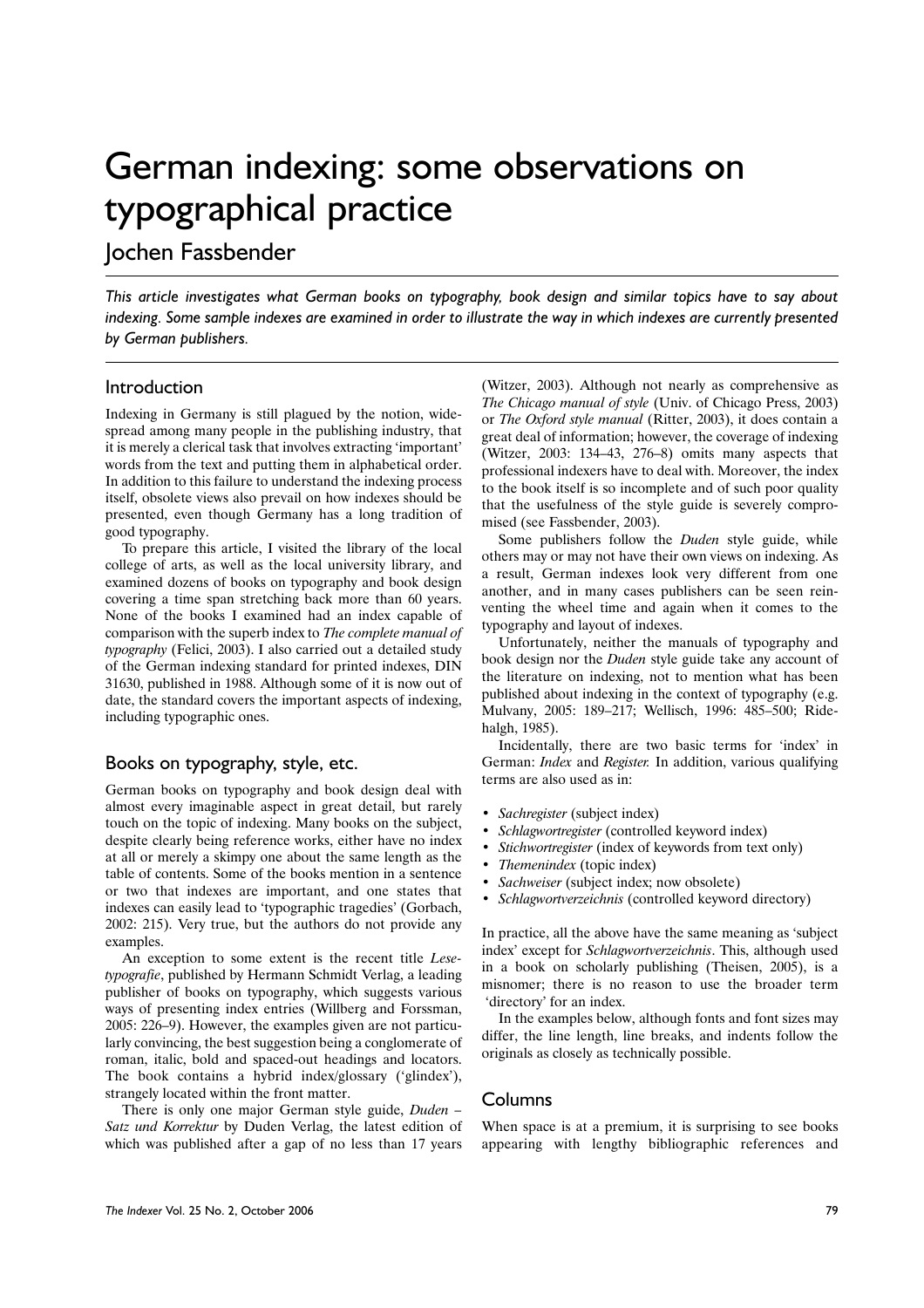endnotes, while the index is treated as a Cinderella. Even some small-format books (e.g. A5) try to save space by squeezing in an extra index column. Given the increase in the number of turnover lines this brings no significant benefit.

According to *Lesetypografie* (Willberg and Forssman, 2005: 226), there are still a number of indexes being published with justified columns (i.e. justified right and left). The authors warn against this sin. Setting indexes flush left is of course second nature to Anglo-American readers, so that pointing this out will surely sound rather odd to them.

'(Continued)', as used in English-language indexes is rarely seen in German ones, although DIN 31630 (p. 3) explicitly stipulates the German equivalent, *Fortsetzung*, in its section on typography, at least in the context of verso pages. The authors of *Lesetypografie* suggest elsewhere (Willberg and Forssman, 2000: 89) that a repeated main heading should be indicated in square brackets:

[Ackerbaugesellschaften] 770, 775, 778, 781, 828, 829, 831–833, 964

Of course, this is a poor example because of the many locators, with several more in the preceding column not shown here.

## Subheadings

German publishers are fond of en dashes in front of subheadings. These seem to come in two flavours: in most cases there are just single en dashes used instead of an indent at the start of a new subheading. But what Michael Robertson (1995) termed the 'Mannheim en dash' is also still alive and well.

The 'Mannheim en dash' is an allusion to the Duden Verlag, based in Mannheim. It is not clear whether Duden Verlag actually invented this typographic device. Nevertheless, it still recommends it in the examples in its latest style guide (Witzer, 2003), although the international indexing community generally regards it as typographically obsolete. At least one book on typography agrees (Bergner, 1990: 177), while DIN 31630 allows both indents and en dashes (p. 4). It is interesting that, despite the guide's recommendation, the index to the *Duden* style guide itself makes no use of en dashes in subheadings at all.

The following (invented) example shows single en dashes:

```
Bibliographien
```

```
– allgemeine
```

```
– spezielle
```
– für Zeitschriften

This example is somewhat artificial, as (1) main headings in German indexes are usually not given in plural (although the English convention of putting countable nouns in the plural would make perfect sense in German as well), and (2) a German index would be unlikely to ignore prepositions in the alphabetization of subheadings.

As for the 'Mannheim en dash', more than one dash may be used to indicate each word in a main heading. In German, this technique is called *Unterführen*. The *Duden* style guide states that the number of en dashes must not exceed three, and advocates that the full wording be used at the beginning of a continuation column. Surprisingly, en dashes are not allowed in indexes of names, in which all words have to be spelt out (Witzer, 2003: 277).

Below are two example entries from a recent biography (Knopp, 2006):

```
Erster Weltkrieg 8, 11, 20–25,
  22f., 142
 –, Westfront 21
```
Note the comma after the two en dashes. The use of a single subheading would be another debatable topic, of course.

```
Auszeichnungen, militärische 11,
  21, 22, 25, 29, 38, 135f., 196,
  220
–,–, »Großkreuz des Eisernen
  Kreuzes« 11, 135f.
–,–, »Pour le Mérite« 11, 22, 25,
  29, 38, 196
–,–, Eisernes Kreuz 1. Klasse 21
```
Here, the elements of the main heading are indicated by a comma between the two dashes. It goes without saying that the repetition of almost all page numbers from the main heading under its subheadings shows another poor indexing technique.

The following example, from a history reference book (Kinder and Hilgemann, 2005), shows the 'Mannheim en dash' in action in an index with run-in style, which is not very common in German indexing:

```
Jakob, Aragon: – I. 187; Eng-
  land: – I. 267, 280; – II. 267,
  269, 280; Schottland: – IV.
  247; – VI. 241
```
The roman numbers indicate kings called Jakob (the German equivalent of James), rather than volumes. (The indexer has probably overlooked the fact that Jakob I and Jakob VI are the same person, James VI of Scotland and James I of England and Scotland.)

German makes much use of compound terms, written as one word. This can make the language seem somewhat clumsy, and might have been the reason for the following use of subheadings in an index to a book on typography (Bollwage, 2005):

```
Schrift
  -anatomie 90
  -grad 90
  -größe 88
  -gruppen 64, 72
  -höhe 90
  -klassifikation 66
  -kombination 92
  etc.
```
Here, the hyphens look like 'Mannheim en dashes', but in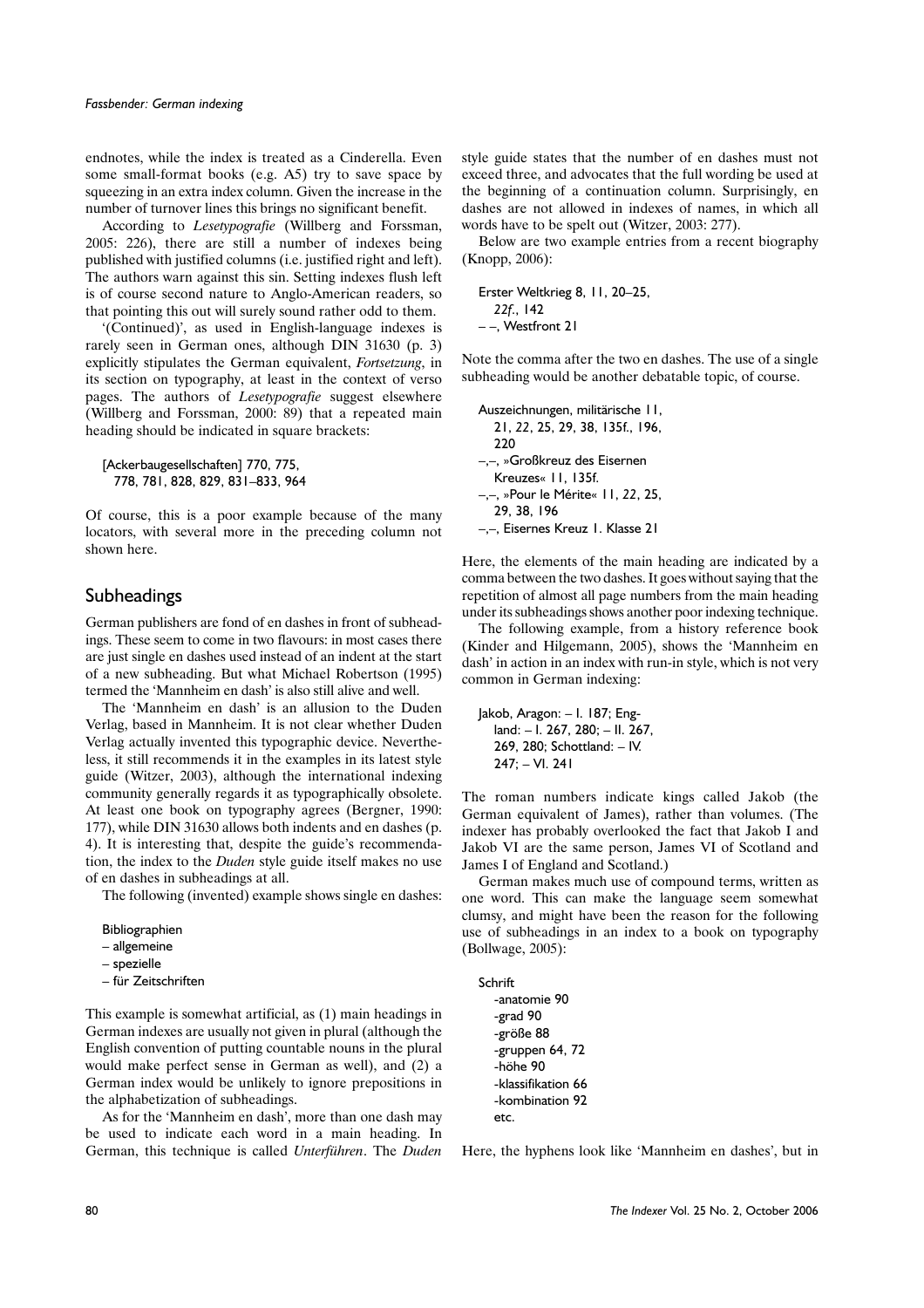fact are being used to indicate German compounds beginning with 'Schrift': 'Schriftanatomie', 'Schriftgrad', etc. There is no doubt that the indexer was intending to avoid lengthy-looking index entries. Even so, using subheadings in this way is odd. What would happen, for example, if '-gruppen' had had more than five locators and had qualified as a separate main heading? This type of arrangement would then easily collapse. It becomes even more bizarre when one looks at the following entry:

```
Zeitungs
  -beilage 14
  -druck 16
  -formate 15
```
The main heading 'Zeitungs' is neither singular nor plural; instead, the 's' in 'Zeitungs' indicates the genitive case – but this only makes sense if the compound terms are not torn apart. Changing the above example to:

```
Zeitungen
  Beilagen 14
  Druck 16
  Formate 15
```
would be one way of keeping index entries neat and tidy.

#### Locators

One of the basic mistakes in indexing, long strings of undifferentiated page numbers, is very common in indexes to German books, so common indeed as to qualify as the number one failing of German indexes. Unfortunately, books on typography and book design are no exception, including the 'glindex' to the book on typography mentioned above (Willberg and Forssman, 2005).

Many publishers overlook the typographic convention of having an extra space between heading and first locator, as recommended by Wellisch (1996: 286). As for punctuation between page numbers, commas are the rule, although the Hermann Schmidt Verlag uses single spaces in one of its major publications (Forssman and de Jong, 2004).

Use of the abbreviations 'f.' and 'ff.' instead of page ranges is still widespread in German indexes despite the fact that the international indexing community, as well as the leading style guides and standards, strongly discourages their use. There are also inconsistencies in the use of 'f.' and 'ff.'. Some indexes use 'f.' when it is a matter of just two pages, giving ranges for more than two pages. Other indexes show both 'f.' and 'ff.' as well as ranges, with 'ff.' representing just two pages, a practice followed by some German publishers. In fact, 'ff.', as defined in the field of library and information science (e.g. DIN 31630: 4), means 'two or more pages'. The German standard is outdated in allowing 'f.' and 'ff.', but at least it defines them correctly.

German books on typography give no guidance on whether to include a half-space, a whole space or no space at all between page numbers and 'f.' or 'ff.' All of these variations are therefore encountered in actual indexes.

'Squashed' or elided page number ranges, such as 159–64, appear to be unheard of in German indexes, and sometimes hyphens are used within page ranges instead of the typographically correct en dashes. But then, many indexes lack page ranges altogether. It is equally uncommon for page numbers to be annotated to show that they refer to notes or tables, though italic or bold are sometimes used to indicate illustrations or particularly important passages.

A rather strange style is featured in one of the examples in *Lesetypografie* (Willberg and Forssman, 2005: 227). If there are just two or three locators following a main heading and they will not all fit into the same line as the main heading, all of them are carried over to the next line:

```
Adelsgerichtsbarkeit
539–541 623 645
Administrator, Schleswig-
 Holstein 773
Agrikulturbotanische Anstalt
506 726
```
The last two entries are included to show the approximate column width in this example. The locator '539–541' for 'Adelsgerichtsbarkeit' would in fact fit on the same line, but the style precludes this. It should also be noted that there is an indent after the line break in the 'Administrator' entry, but no indentation for locators, as in the next entry. This goes against common indexing wisdom as it certainly irritates the scanning eye. DIN 31630 (p. 4) also calls for indents after line breaks, so that this example is inexcusable. (The missing commas may have something to do with the fact that the locators originally appeared as non-lining numerals (i.e. numerals with variable height and sometimes falling partly below the baseline). Other examples in *Lesetypografie* do, however, show commas and indents.)

Another idiosyncrasy, recommended by the *Duden* style guide and intended as an emergency measure (Witzer, 2003: 278), is known as *Unterschließen* (down-hook –  $\vert$ ) and *Überschließen* (up-hook –  $\lceil$ ). *Unterschließen* makes use of the empty space in the line below to save a turnover line:

| Haupteinsätze bei Erdbeben 208, 215 |  |                            |
|-------------------------------------|--|----------------------------|
| Hebel 40                            |  | $\lfloor 241, 250 \rfloor$ |

In this example, the last two locators do not fit on the same line as the heading, so most of the next entry line's empty space ('Hebel') is used to carry over these locators, preceded by  $\lfloor$ . Note that there is no comma after '215', for whatever reason.

*Überschließen* uses the same technique, but above the respective line, using  $\lceil$ . Again, there is no comma after '218'.

| Isoklinen 209                        | 233 |
|--------------------------------------|-----|
| Isostatische Schwereanomalie 17, 218 |     |

#### Cross-references

German cross-references are introduced with *siehe* (see) and *siehe auch* (see also). Very few indexes offer both forms (not